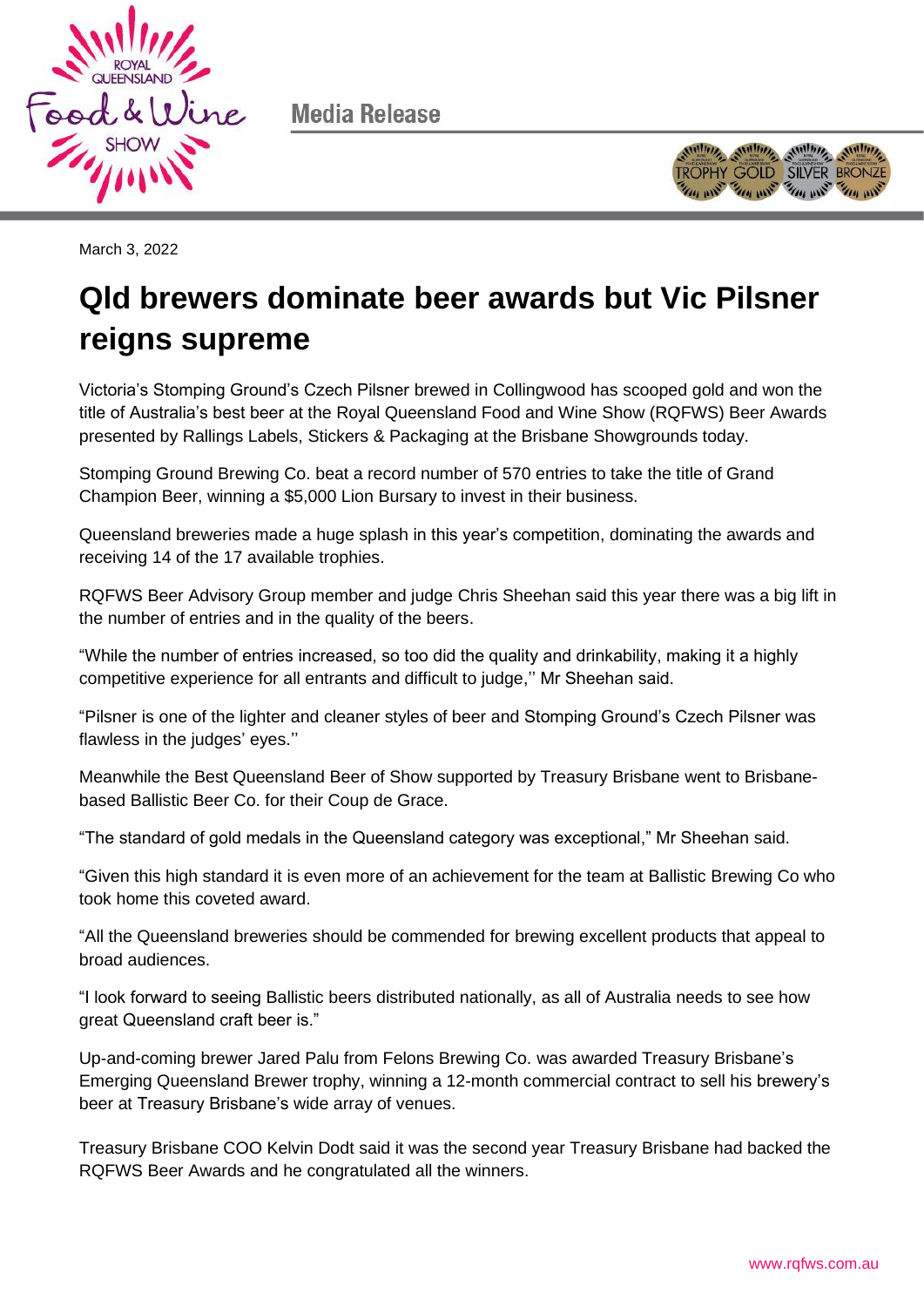

Media Release



"We are really proud of our involvement and have already seen the rewards of promoting, supporting and unearthing home-grown talent and produce," Mr Dodt said.

A total of 570 beers from 76 breweries were entered in this year's competition, with entries up 14 per cent on last year.

Interstate entries increased by more than 60 per cent compared to 2021.

RNA Chief Executive Brendan Christou said the RQFWS Beer Awards recognise, reward, and showcase the very best of the best.

"For 145 years, the RNA has given producers a platform to shine, be judged against their peers and get great consumer market exposure,'' Mr Christou said.

"We thank all those who have entered and continue to support our competitions after such challenging times for us all.''

Below are the 2022 trophy winners. The full results catalogue is now available here <https://www.rqfws.com.au/beer-awards/>

#### **2022 TROPHY AWARD WINNERS**

**GRAND CHAMPION BEER (Australia's best beer) SUPPORTED BY RALLINGS LABELS, STICKERS & PACKAGING**

Stomping Ground Brewing Co. – Czech Pilsner

**BEST QUEENSLAND BEER OF SHOW SUPPORTED BY TREASURY BRISBANE** Ballistic Beer Co. – Coup de Grace

**TREASURY BRISBANE BEST EMERGING QUEENSLAND BREWER AWARD** Jared Palu – Felons Brewing Co.

## **CHAMPION BREWPUB**

Felons Brewing Co.

## **CHAMPION LARGE BREWERY SUPPORTED BY CRYER MALT AUSTRALIA**

Stomping Ground Brewing Co

**CHAMPION SMALL/MEDIUM BREWERY SUPPORTED BY HOP PRODUCTS AUSTRALIA** Moffat Beach Brewing Co.

**BEST NEW BREWERY SUPPORTED BY KONVOY KEGS** Hudson Brewing

**CHAMPION MIXED CULTURE BEER** Brouhaha Brewery – Strawberry Rhubarb Sour